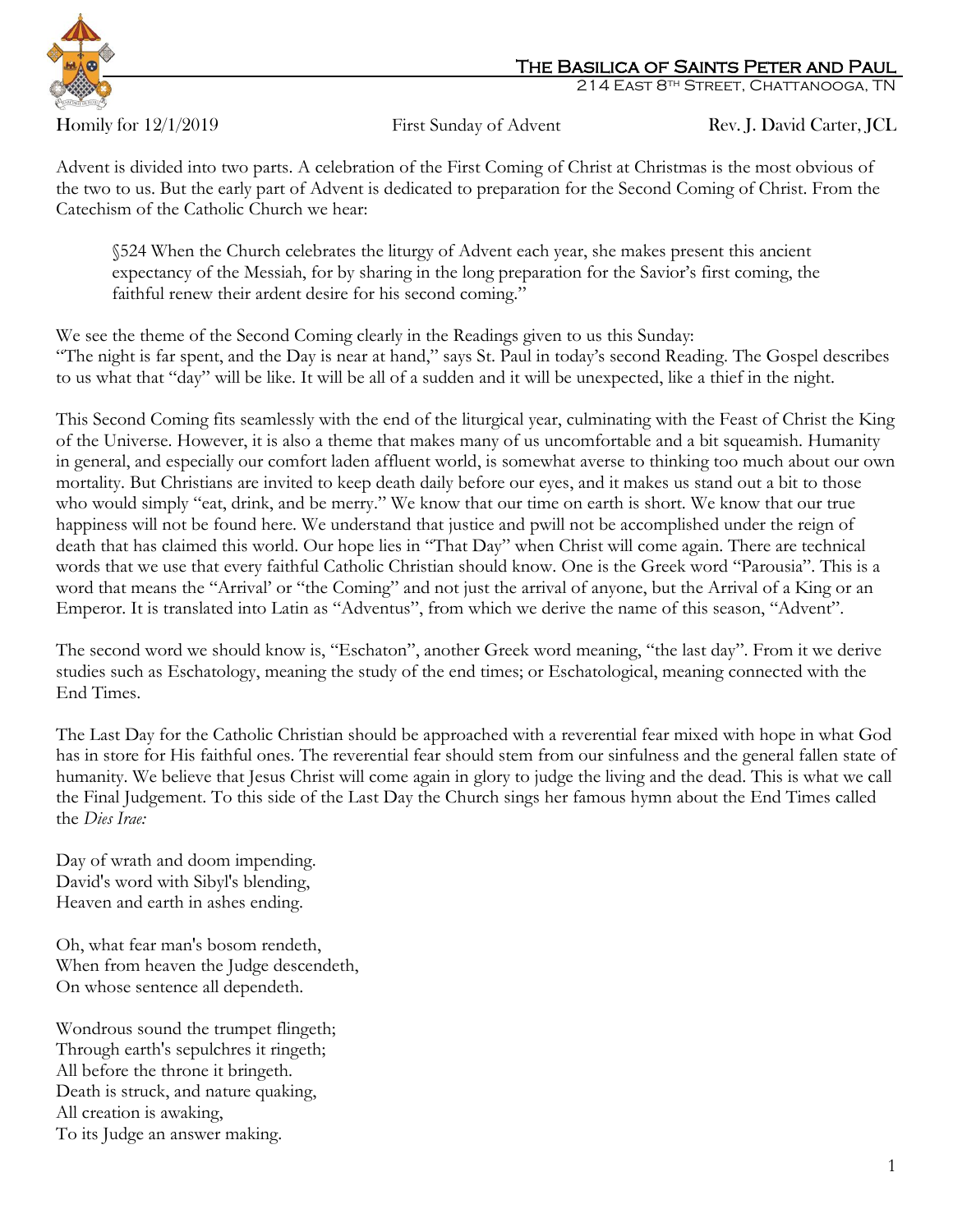

Lo, the book, exactly worded, Wherein all hath been recorded, Thence shall judgement be awarded.

We should not go into "That Day" with pride or the thought that we could stand on our own before the *Rex Tremendae Maiestatis* - the King of fearsome majesty. But to the reverential fear of "That Day" we attach, by necessity, the theological virtue of hope. We who believe that Jesus Christ came to save us have a cause for rejoicing. The Church continues to sing:

Think, kind Jesu! – my salvation Caused Thy wondrous Incarnation; Leave me not to reprobation.

Faint and weary, Thou hast sought me, On the Cross of suffering bought me. Shall such grace be vainly brought me?

Through the sinful woman shriven, Through the dying thief forgiven, Thou to me a hope hast given.

This is our hope, too. But our hope continues, in that, beyond our personal sanctification, God has beautiful plans in store for all of creation. In the reading from Isaiah today we hear about what Christ's judgment will mean:

"He shall judge between the nations, and impose terms on many peoples. They shall beat their swords into plowshares and their spears into pruning hooks; one nation shall not raise the sword against another, nor shall they train for war again."

In other words, it will be an end to all war and violence. The New Heaven and new Earth inaugurated on 'That Day' will be a time of peace and not of warfare. We should definitely want that and pray that it may come quickly!

So, for these reasons Advent give us the theme of preparation, readiness. What do you do when you know a guest is coming for dinner? And not just any guest, but God Himself means to dine with you, as Jesus dined with the sinner Zacchaeus. If you knew when the thief was coming, you would stay awake and not let your house get broken into. What do we do when a guest is coming? We do know that God is coming and wants to be a guest, not a thief, in your house and in your heart. What steps do you need to take in the way your life is lived to be ready for Him to come at any time? The Christian life should be characterized as vigilance for this Second Coming.

Advent reminds us that we need to be people who have our household in order. By household, I of course mean our affairs in this world: our relationships with other, pure and chaste, our dealings with our neighbors, fair and honest, our participation in society just, kind and charitable. But it also means that we have to have the interior life of the heart in order. Social justice is empty without the essential personal justice that forms the foundation of our relationship with God. Is our heart oriented towards God in all things? Do we ponder on His law in our hearts day and night? Do we commune with Him in prayer? Do we climb the Lord's Mountain to the House of the God of Jacob that He may instruct us in His ways, and we may walk in His paths?